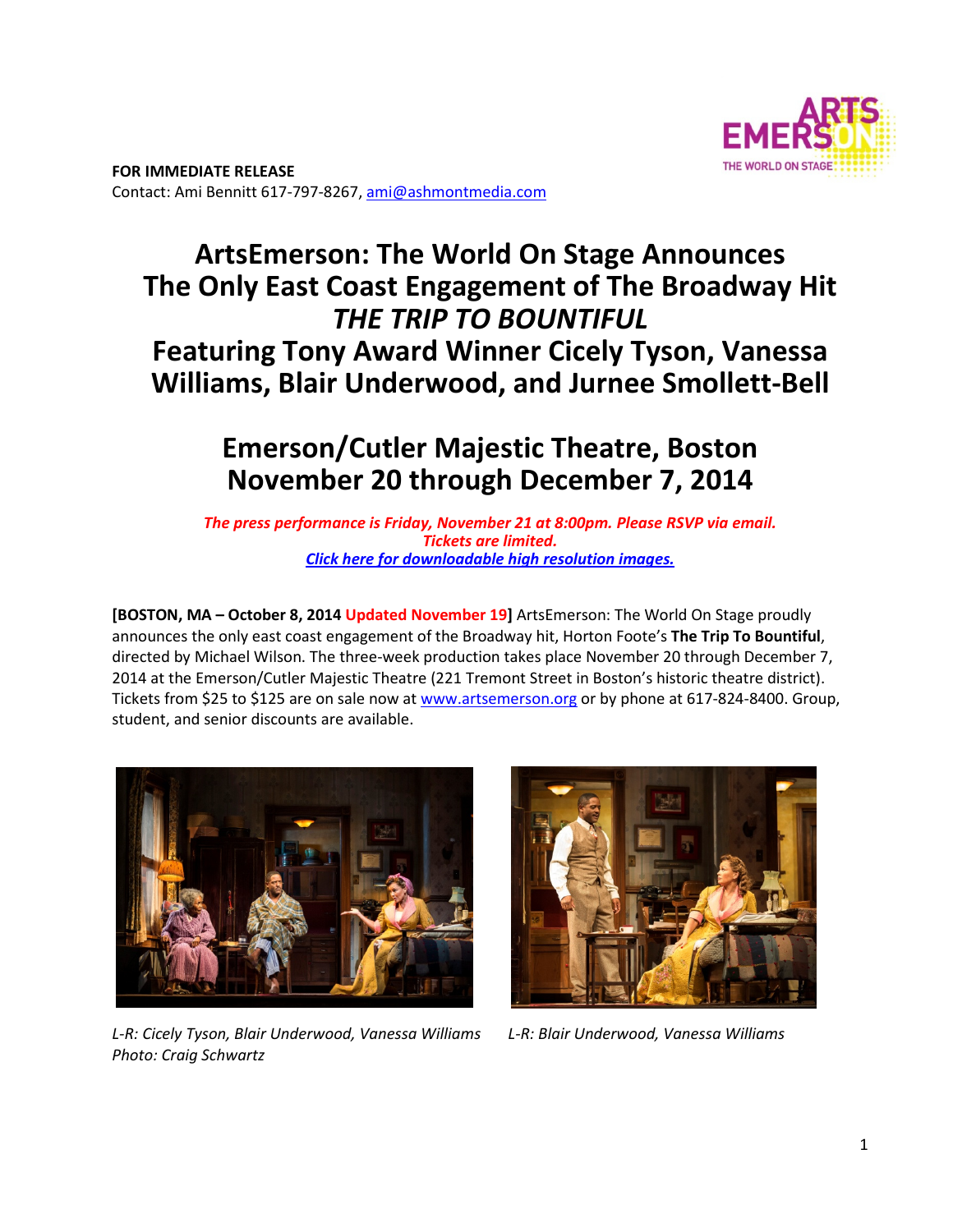Cicely Tyson reprises her Tony Award‐winning and Emmy‐nominated performance as the frail but feisty Carrie Watts in Horton Foote's beloved American classic **The Trip to Bountiful,** a story of intergenerational family conflict. Living in a cramped apartment in Houston with her dutiful son Ludie (Golden Globe nominee Blair Underwood) and bossy daughter‐in‐law Jessie Mae (Grammy and Tony nominee Vanessa Williams), the elderly Carrie dreams of making one final journey to her hometown of Bountiful, Texas, which she was forced to abandon twenty years earlier. With pension check in hand, her last journey to Bountiful begins. Filled with joyous gospel hymns including an unforgettably moving "Blessed Assurance," this American treasure is a masterpiece of memory, mortality and the undeniable, universal yearning for the warmth of home.

**Click here to watch The Trip to Bountiful video from the Ahmanson Theatre in Los Angeles.**

#### **Cicely Tyson | Vanessa Williams | Blair Underwood**

**The Trip to Bountiful** 

November 20 –December 7, 2014 By Horton Foote Directed by Michael Wilson ArtsEmerson: The World On Stage with Jonathan Reinis Productions in association with Center Theatre Group (Los Angeles, CA) Emerson/Cutler Majestic Theatre

#### **Performance Schedule**

| Thursday, November 20, 2014 | 7:30PM |
|-----------------------------|--------|
| Friday November 21, 2014    | 8:00PM |
| Saturday, November 22, 2014 | 2:00PM |
| Saturday, November 22, 2014 | 8:00PM |
| Sunday, November 23, 2014   | 2:00PM |
| Tuesday, November 2, 2014   | 7:30PM |
| Monday, November 24, 2014   | 7:30PM |
| Friday, November 28, 2014   | 8:00PM |
| Saturday, November 29, 2014 | 2:00PM |
| Saturday, November 29, 2014 | 8:00PM |
| Sunday, November 30, 2014   | 2:00PM |
| Tuesday, December 2, 2014   | 7:30PM |
| Wednesday, December 3, 2014 | 7:30PM |
| Thursday, December 4, 2014  | 7:30PM |
| Friday, Dec ember 5, 2014   | 8:00PM |
| Saturday, December 6, 2014  | 2:00PM |
| Saturday, December 6, 2014  | 8:00PM |
| Sunday, Dec ember 7, 2014   | 2:00PM |

#### *PLEASE NOTE:*

*Vanessa Williams will not appear in performances on Saturday, December 6.* 

*The Cutler Majestic Theatre does not have an elevator. It is 30+ stairs to the Mezzanine and 60+ stairs to the Balcony levels.*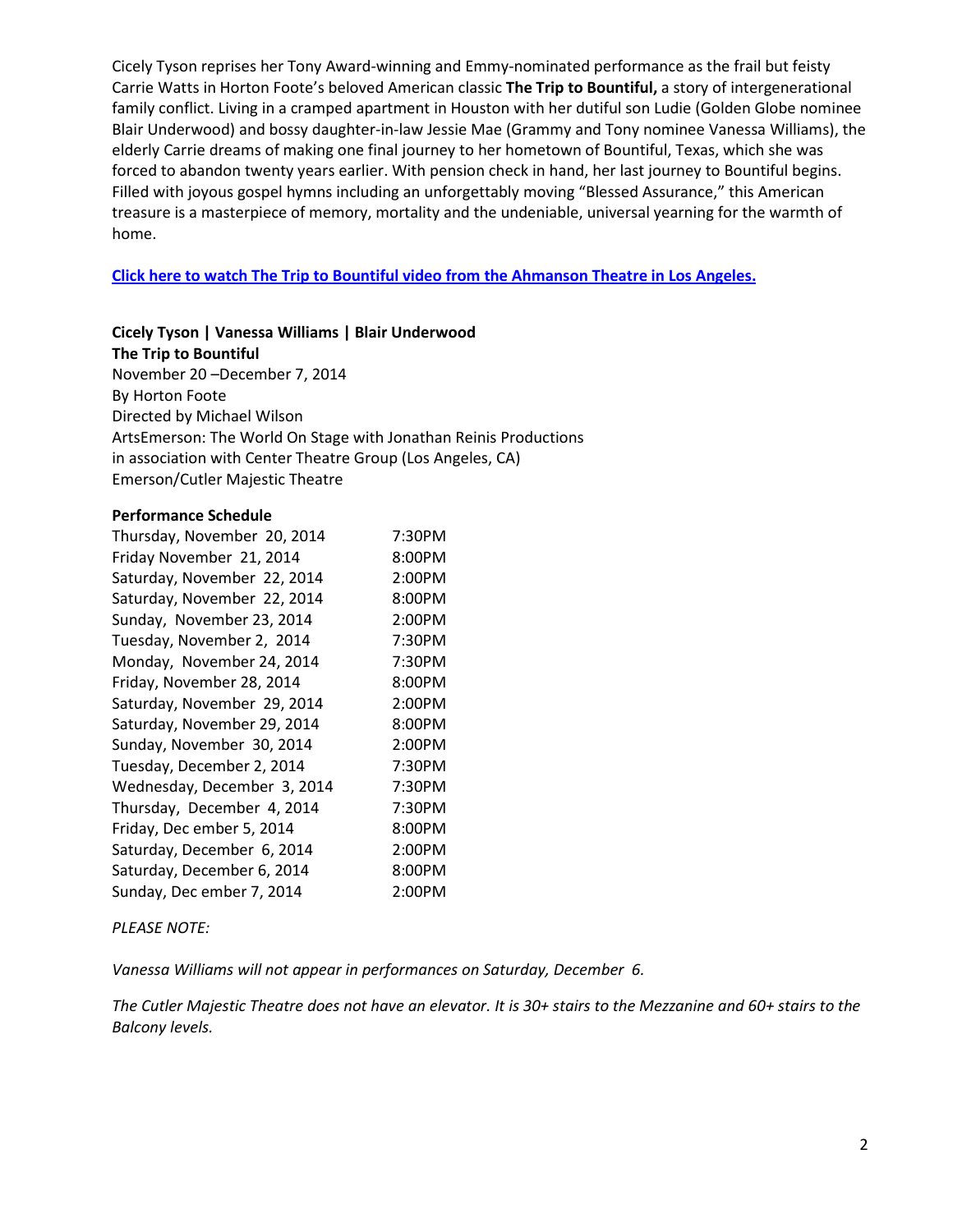#### **The Trip To Bountiful Cast**

Cicely Tyson **Mrs. Carrie Watts** Blair Underwood **Ludie Watts** Vanessa Williams Jessie Mae Watts Jurnee Smollett-Bell Thelma Arthur French Roy Devon Abner Sheriff

Dalila Ali Rajah, Keiana Richàrd, Duane Shepard, Sr., and Desean Kevin Terry

Devon Abner Noussealth Houston Ticket Agent Wade Dooley **Second Houston Ticket Agent** Second Houston Ticket Agent

Pat Bowie, Russell Edge, The Mateus Christeners and Houston Bus Station Employees

#### **Cicely Tyson (Carrie Watts)**

Best known for her groundbreaking double Emmy Award‐winning performance as Jane in *The Autobiography of Miss Jane Pittman*, Ms. Tyson was also nominated for an Academy Award for the film *Sounder*. Her third Emmy Award was for *The Oldest Living Confederate Widow Tells All* and she was nominated for her performances in *The Trip to Bountiful, Roots, King, Sweet Justice, The Marva Collins Story*  and *A Lesson Before Dying*. Her many film credits include *The Heart is a Lonely Hunter, Fried Green Tomatoes, Because of Winn-Dixie, Hoodlum, Diary of a Mad Black Woman, Madea's Family Reunion, Why Did I Get Married Too?, The Help* and *Alex Cross*. In 2013, Ms. Tyson returned to the Broadway stage after a 30‐year hiatus as Mother Carrie Watts in Horton Foote's *The Trip to Bountiful*. This role not only garnered rave reviews, but earned Ms. Tyson the triple crown of theatre awards: the Tony, Drama Desk and Outer Critics Circle awards for Best Actress in a Play. In addition to a record number of NAACP Image Awards, in 2010, Ms. Tyson became the 95th recipient of the prestigious Spingarn Medal, the highest honor presented by this esteemed organization. This year Ms. Tyson added additional Honorary Doctorate degrees from both Columbia University and American Film Institute for her artistry to her impressive list honors. Other Broadway credits include *The Corn Is Green, Trumpets of the Lord, A Hand is on the Gate, Tiger, Tiger Burning Bright, The Cool World* and *Jolly's Progress*. In 1997, Hollywood honored Ms. Tyson with a star on the world famous Hollywood Walk of Fame. In 1995 a middle school in East Orange, NJ, was named for Ms. Tyson and following her continued active involvement, she was able to open a new \$143 million state‐ of-the art, 300,000 sq. ft. campus renamed the Cicely L. Tyson Community School of Performing and Fine Arts to educate students kindergarten through high school.

#### **Vanessa Williams (Jessie Mae Watts)**

After starring on Broadway last season as Jessie Mae Watts in the Tony and Emmy Award‐nominated adaptations of Horton Foote's *The Trip to Bountiful*, Vanessa is thrilled to bring her wickedly funny performance to the Ahmanson Theatre! She also reprised her role for Lifetime's television adaptation, which was nominated for a 2014 Emmy Award. Throughout her career, Vanessa has maintained a reputation as one of the most respected and multi‐faceted entertainers in the world. She has conquered the musical charts, Broadway, television and motion pictures. She has sold over 20 million records worldwide and has garnered 11 Grammy nominations. She received a Tony nomination for her portrayal of *The Witch in Into the Woods*, and starred in the seven‐time Tony‐nominated musical *After Midnight*. Her other stage credits include *Sondheim on Sondheim* and *Kiss of the Spider Woman* on Broadway and *St. Louis Woman* for Encores. Her TV credits include her three‐time Emmy‐nominated performance as Wilhelmina Slater in *Ugly Betty*, Renee Perry in *Desperate Housewives* and Olivia Doran in *666 Park Avenue*. Her movie credits include *Soul Food, Dance with Me, Eraser, Johnson Family Vacation* and *Tyler Perry's Temptation*. A proud mother of four children and bestselling author with her own mother Helen for their memoir *You Have No Idea*, Vanessa is living her dream.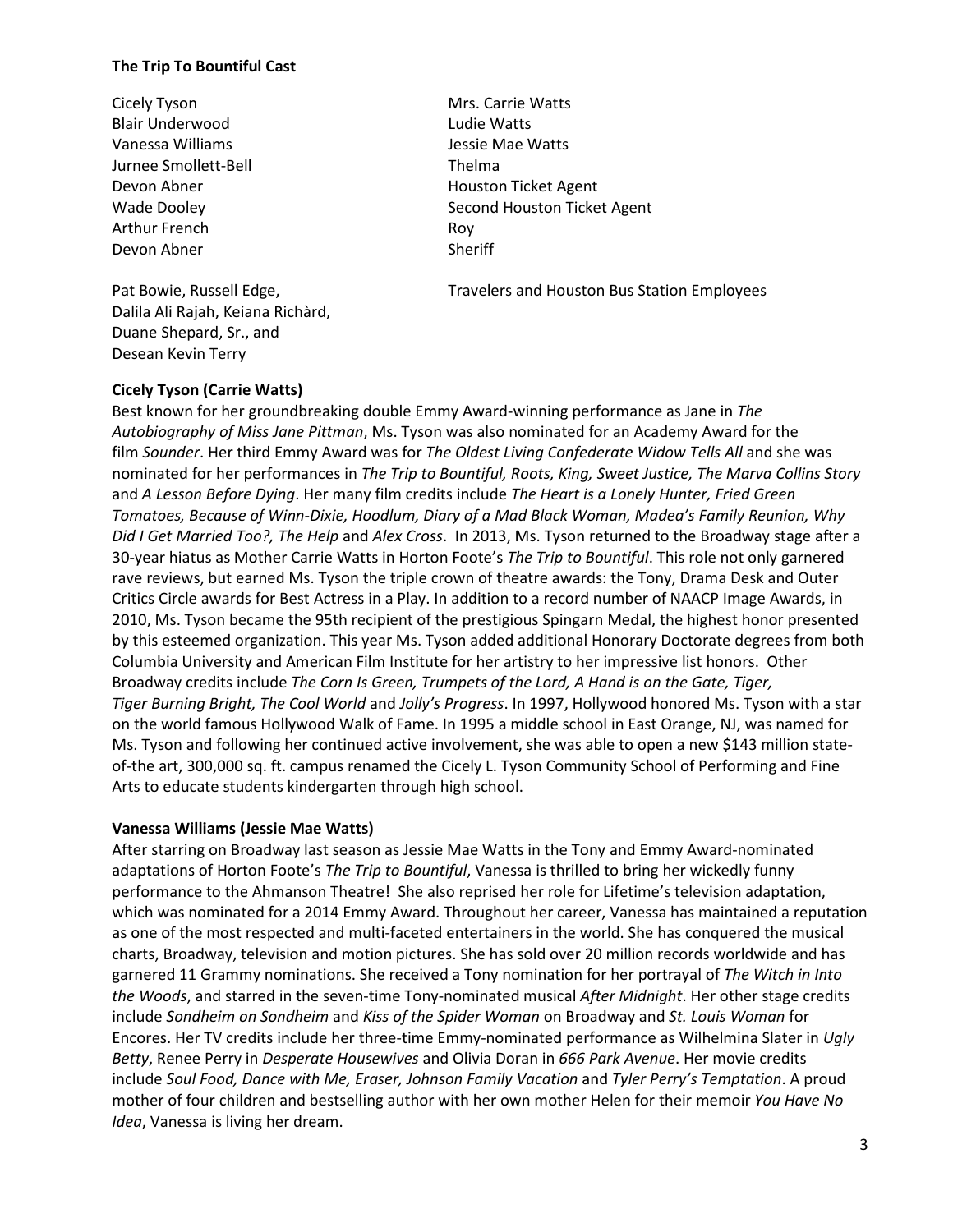#### **Blair Underwood (Ludie Watts)**

Award‐winning actor, director and producer Blair Underwood, who recently appeared as Othello at The Old Globe in San Diego, is equally at home in the worlds of theatre, film and television. He made his Broadway debut as Stanley in *A Streetcar Named Desire* for which he received a 2012 Drama League Distinguished Performance Award nomination. His many film and TV credits include *Just Cause, Deep Impact, Something New, The Event, Dirty Sexy Money, The New Adventures of Old Christine, Sex and the City, In Treatment*  (Golden Globe nomination) and *L.A. Law* (Golden Globe nomination), among many others. He starred in the Lifetime TV movie *The Trip to Bountiful* with Cicely Tyson and Vanessa Williams and received a Critics Choice Television Award for his performance. He is a Grammy Award‐winner for the audiobook of *An Inconvenient Truth*. He made his feature directorial debut with *Bridge to Nowhere*.

### **Jurnee Smolette-Bell (Thema)**

Jurnee Smollett‐Bell is an award‐winning actress and activist. She played an integral role in this past season of NBC's critically‐acclaimed series *Parenthood*, and most recently costarred in HBO's *True Blood.* Jurnee also starred in Tyler Perry's 2013 film *Temptation*, was seen in the last two seasons of NBC's Emmy Award‐ winning series *Friday Night Lights* (alongside Connie Britton and Kyle Chandler) and starred opposite Jim Belushi and Jerry O'Connell in CBS' *The Defenders*. Jurnee also starred in *The Great Debaters* (NAACP Image Award, Outstanding Lead Actress in a Motion Picture) with Forest Whitaker and Denzel Washington, who also directed the film. *The Great Debaters* was nominated for a Golden Globe for Best Picture. She made her breakthrough performance at the age of 11, starring in *Eve's Bayou* opposite Samuel L. Jackson.

### **Michael Wilson (Director)**

Michael Wilson directed the 2013 Broadway revival, as well as the 2014 Emmy‐nominated Lifetime/Ostar Productions movie, of Horton Foote's *The Trip to Bountiful*, which garnered a Tony Award for Best Actress for Cicely Tyson. Over a two‐decade collaboration with Foote, Wilson directed *Dividing The Estate*  (Broadway), the premieres of *The Carpetbagger's Children* (Lincoln Center Theater), *The Day Emily Married*  (Primary Stages), *The Death of Papa* (Hartford Stage) and *The Orphans' Home Cycle* (Signature Theatre), for which he received 2010 Drama Desk and Outer Critics Circle Awards. Also on Broadway, he has directed Gore Vidal's *The Best Man, Enchanted April*, and *Old Acquaintance* (Roundabout Theatre Company). Off‐ Broadway, he has directed numerous plays, including last season's premiere of Foote's *The Old Friends*. Internationally, he directed Tony Kushner's *Angels in America* for the 1995 Venice Biennale. He has directed at our nation's major theatres, including Hartford Stage, where as Artistic Director from 1998 to 2011 he commissioned and developed numerous new works, including Quiara Alegria Hudes' 2012 Pulitzer Prize winner *Water By the Spoonful.*

# **Horton Foote (Playwright)**

**HORTON FOOTE** (*Playwright*) created *The Trip to Bountiful* as a live television drama in 1953 starring Lillian Gish and Eva Marie Saint, who reprised their roles in Foote's Broadway stage adaptation. The play became an Oscar‐winning film in 1985 (Best Actress, Geraldine Page), earning Foote his third Academy Award nomination. The play was revived on Broadway in 2013 (winning a Best Actress Tony Award for Cicely Tyson), and became an Emmy‐nominated Lifetime television movie in 2014. For his epic nine plays *The Orphans' Home Cycle,* Foote received the New York Drama Critics Circle, Drama Desk, Outer Critics Circle, and Lortel Awards for Best Play. He received two Academy Awards, one for *To Kill a Mockingbird*, and another for *Tender Mercies*. In 1995, he received both an Emmy Award for his teleplay of William Faulkner's *Old Man*, and the Pulitzer Prize for his play *The Young Man from Atlanta*. In 1998, he was elected to the American Academy of Arts and Letters, receiving their Gold Medal of Drama. In 2000, he was bestowed the National Medal of Arts Award by President Clinton. In 2008, his play *Dividing the Estate* won Obie and Outer Critics Circle Awards, as well as a Best Play Tony nomination. Mr. Foote's memoirs, *Farewell* and *Beginnings*, are published by Scribners.